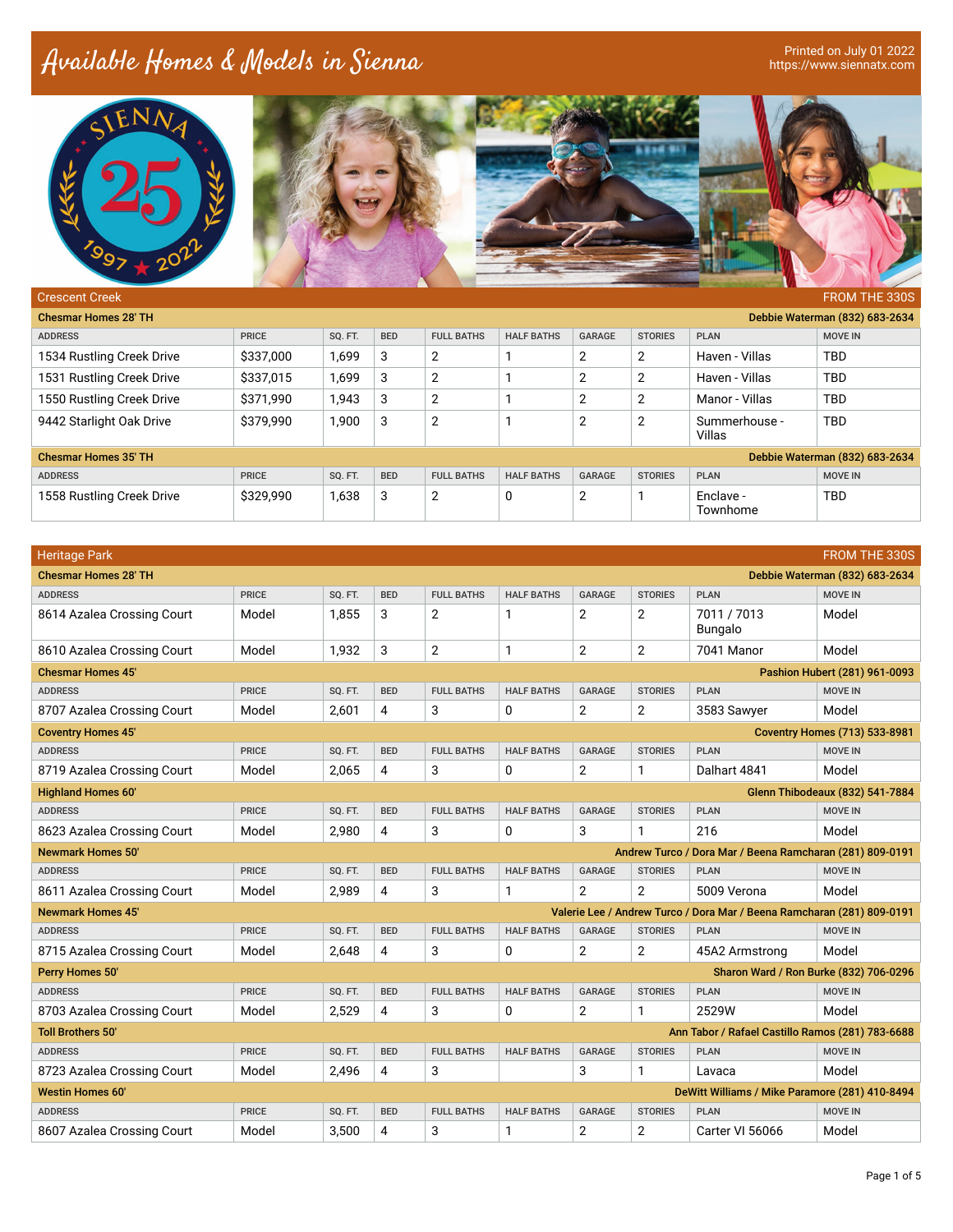| <b>FROM THE 330S</b><br><b>Parkway Place</b> |              |         |            |                   |                   |               |                |              |                                   |  |
|----------------------------------------------|--------------|---------|------------|-------------------|-------------------|---------------|----------------|--------------|-----------------------------------|--|
| <b>HistoryMaker Homes 22' TH</b>             |              |         |            |                   |                   |               |                |              | HistoryMaker Homes (866) 419-1949 |  |
| <b>ADDRESS</b>                               | <b>PRICE</b> | SQ. FT. | <b>BED</b> | <b>FULL BATHS</b> | <b>HALF BATHS</b> | <b>GARAGE</b> | <b>STORIES</b> | <b>PLAN</b>  | <b>MOVE IN</b>                    |  |
| 2842 Scanlan Meadow                          | \$329,965    | 1,766   | 3          | 2                 |                   | 2             | 2              | Crockett     | <b>TBD</b>                        |  |
| 2838 Scanlan Meadow                          | \$340,290    | 1,745   | 3          | 2                 |                   | 2             | $\overline{2}$ | <b>Bowie</b> | <b>TBD</b>                        |  |
| 2854 Scanlan Meadow                          | \$340,340    | 1,745   | 3          | 2                 |                   | 2             | $\overline{2}$ | Houston      | <b>TBD</b>                        |  |
| 2866 Scanlan Meadow                          | \$340,640    | 1,747   | 3          | 2                 |                   | 2             | $\overline{2}$ | Houston      | <b>TBD</b>                        |  |
| 2846 Scanlan Meadow                          | \$345,240    | 1,759   | 3          | 2                 |                   | 2             | $\overline{2}$ | Houston      | <b>TBD</b>                        |  |
| 2830 Scanlan Meadow                          | \$345,540    | 1,762   | 3          | 2                 |                   | 2             | $\overline{2}$ | Houston      | <b>TBD</b>                        |  |
| 2850 Scanlan Meadow                          | \$347,240    | 1,766   | 3          | 2                 |                   | 2             | $\overline{2}$ | Crockett     | <b>TBD</b>                        |  |

| <b>Forest Landing</b>    |              |         |            |                   |                   |               |                |                    | <b>FROM THE 370S</b>        |
|--------------------------|--------------|---------|------------|-------------------|-------------------|---------------|----------------|--------------------|-----------------------------|
| Beazer Homes 40' TH      |              |         |            |                   |                   |               |                |                    | Beazer Homes (281) 616-5133 |
| <b>ADDRESS</b>           | <b>PRICE</b> | SQ. FT. | <b>BED</b> | <b>FULL BATHS</b> | <b>HALF BATHS</b> | <b>GARAGE</b> | <b>STORIES</b> | <b>PLAN</b>        | <b>MOVE IN</b>              |
| 10118 Native Grove Drive | \$418,288    | 1,604   | 2          | 2                 | 0                 | 2             |                | Cibola             | <b>Jul 22</b>               |
| 10222 Water Harbor Drive | \$429,574    | 1,621   | 2          | 2                 | 0                 | 2             |                | Bellissimo         | <b>Jul 22</b>               |
| 1730 Forest Mist Drive   | \$456,109    | 1.979   | 3          | 3                 | 0                 | 2             | 2              | <b>Grand Rouge</b> | <b>Jul 22</b>               |
| 10110 Water Harbor Drive | \$469.965    | 2,063   | 3          | 2                 |                   | 2             | 2              | Woodrose           | Aug 22                      |
| 1735 Harvest Lake Drive  | \$472.365    | 1.979   | 3          | 3                 | 0                 | 2             | 2              | <b>Grand Rouge</b> | Aug 22                      |
| 10114 Water Harbor Drive | \$475,588    | 2,011   | 3          | 2                 |                   | 2             | 2              | Spicewood          | Aug 22                      |
| 1702 Harvest Lake Drive  | Model        | 1.754   | 3          | 2                 | 0                 | 2             |                | Reflection T318    | Model                       |
| 1706 Harvest Lake Drive  | Model        | 1,794   | 3          | 2                 | 0                 | 2             |                | Serendipity T319   | Model                       |

| <b>Heritage Grove</b>     |              |         |                |                   |                   |                |                |                                                                        | FROM THE 380S                          |
|---------------------------|--------------|---------|----------------|-------------------|-------------------|----------------|----------------|------------------------------------------------------------------------|----------------------------------------|
| <b>Chesmar Homes 45'</b>  |              |         |                |                   |                   |                |                |                                                                        | Pashion Hubert (281) 961-0093          |
| <b>ADDRESS</b>            | <b>PRICE</b> | SQ. FT. | <b>BED</b>     | <b>FULL BATHS</b> | <b>HALF BATHS</b> | <b>GARAGE</b>  | <b>STORIES</b> | <b>PLAN</b>                                                            | <b>MOVE IN</b>                         |
| 1915 Waters Branch Drive  | \$390,000    | 1,760   | 3              | $\overline{2}$    | 0                 | $\overline{2}$ | 1              | Rowen                                                                  | <b>TBD</b>                             |
| 1910 Waters Branch Drive  | \$502,990    | 2,649   | $\overline{4}$ | 3                 | 0                 | $\overline{2}$ | $\overline{2}$ | Lorne                                                                  | <b>TBD</b>                             |
| 1922 Waters Branch Drive  | \$506.990    | 2.649   | 4              | 3                 | 0                 | $\overline{2}$ | 2              | Lorne                                                                  | <b>TBD</b>                             |
| 1947 Waters Branch Drive  | \$515,000    | 2,649   | $\overline{4}$ | 3                 | 0                 | 2              | $\mathbf{2}$   | Lorne                                                                  | <b>TBD</b>                             |
| <b>Coventry Homes 45'</b> |              |         |                |                   |                   |                |                |                                                                        | <b>Coventry Homes (713) 533-8981</b>   |
| <b>ADDRESS</b>            | <b>PRICE</b> | SQ. FT. | <b>BED</b>     | <b>FULL BATHS</b> | <b>HALF BATHS</b> | <b>GARAGE</b>  | <b>STORIES</b> | <b>PLAN</b>                                                            | <b>MOVE IN</b>                         |
| 8703 Windsong Trail Drive | \$527,273    | 2,620   | $\overline{4}$ | 3                 | 0                 | $\overline{2}$ | 2              | Ferris                                                                 | Available Now                          |
| <b>Highland Homes 60'</b> |              |         |                |                   |                   |                |                |                                                                        | <b>Glenn Thibodeaux (832) 541-7884</b> |
| <b>ADDRESS</b>            | <b>PRICE</b> | SQ. FT. | <b>BED</b>     | <b>FULL BATHS</b> | <b>HALF BATHS</b> | <b>GARAGE</b>  | <b>STORIES</b> | <b>PLAN</b>                                                            | <b>MOVE IN</b>                         |
| 9018 Bayou Spring Court   | \$759,985    | 3,050   | $\overline{4}$ | 3                 | 1                 | 3              | 1              | <b>Plan 216</b>                                                        | Sep 22                                 |
| 1930 Golden Leaf Drive    | \$769,651    | 3,009   | $\overline{4}$ | 3                 | $\mathbf{1}$      | 3              | $\mathbf{1}$   | <b>Plan 215</b>                                                        | Sep 22                                 |
| 8922 Meadow Bridge Drive  | \$774,924    | 3,009   | $\overline{4}$ | 3                 | $\mathbf{1}$      | 3              | 1              | <b>Plan 215</b>                                                        | Aug 22                                 |
| 1934 Pleasant Grove Drive | \$791,105    | 2,973   | $\overline{4}$ | 3                 | $\overline{2}$    | 3              | $\overline{2}$ | <b>Plan 232</b>                                                        | Sep 22                                 |
| 9002 Meadow Bridge Drive  | \$797,689    | 3,050   | 4              | 3                 | 1                 | 3              | 1              | <b>Plan 216</b>                                                        | <b>Aug 22</b>                          |
| 1715 Pleasant Grove Drive | \$799,981    | 3,520   | $\overline{4}$ | 4                 | $\mathbf 2$       | 3              | 2              | <b>Plan 220</b>                                                        | Aug 22                                 |
| 1906 Pleasant Grove Drive | \$809,005    | 3,050   | $\overline{4}$ | 3                 | 1                 | 3              | 1              | <b>Plan 216</b>                                                        | <b>Oct 22</b>                          |
| 9007 Meadow Bridge Drive  | \$859,532    | 3,816   | 5              | 5                 | $\overline{2}$    | 3              | 2              | <b>Plan 227</b>                                                        | <b>Aug 22</b>                          |
| 1919 Golden Leaf Drive    | \$874,730    | 3,827   | 5              | 4                 | 1                 | 3              | $\overline{2}$ | <b>Plan 208</b>                                                        | Sep 22                                 |
| <b>Newmark Homes 50'</b>  |              |         |                |                   |                   |                |                | Andrew Turco / Dora Mar / Beena Ramcharan (281) 809-0191               |                                        |
| <b>ADDRESS</b>            | <b>PRICE</b> | SQ. FT. | <b>BED</b>     | <b>FULL BATHS</b> | <b>HALF BATHS</b> | GARAGE         | <b>STORIES</b> | <b>PLAN</b>                                                            | <b>MOVE IN</b>                         |
| 1510 Country Air Lane     | \$549,441    | 2,375   | 4              | 3                 | 0                 | 2              | 1              | Sorano                                                                 | <b>TBD</b>                             |
| 8815 Morning Glow Drive   | \$620,465    | 2,869   | $\overline{4}$ | 3                 | 0                 | 3              | $\overline{2}$ | Koblenz                                                                | <b>TBD</b>                             |
| 8706 Morning Glow Drive   | \$637,059    | 2,827   | 4              | 3                 | 0                 | 3              | 2              | Koblenz                                                                | <b>TBD</b>                             |
| 8818 Morning Glow Drive   | \$639,969    | 3,104   | $\overline{4}$ | 3                 | 1                 | 3              | 2              | Roosevelt                                                              | <b>TBD</b>                             |
| 8811 Morning Glow Drive   | \$640,082    | 3,020   | $\overline{4}$ | 3                 | $\mathbf{1}$      | $\overline{2}$ | $\overline{2}$ | Verona                                                                 | <b>TBD</b>                             |
| <b>Newmark Homes 45'</b>  |              |         |                |                   |                   |                |                | Valerie Lee / Andrew Turco / Dora Mar / Beena Ramcharan (281) 809-0191 |                                        |
| <b>ADDRESS</b>            | <b>PRICE</b> | SQ. FT. | <b>BED</b>     | <b>FULL BATHS</b> | <b>HALF BATHS</b> | <b>GARAGE</b>  | <b>STORIES</b> | <b>PLAN</b>                                                            | <b>MOVE IN</b>                         |
| 8911 Nature Park Drive    | \$499,277    | 1,757   | 4              | 3                 | 0                 | 2              | 1              | Cameron                                                                | <b>Available Now</b>                   |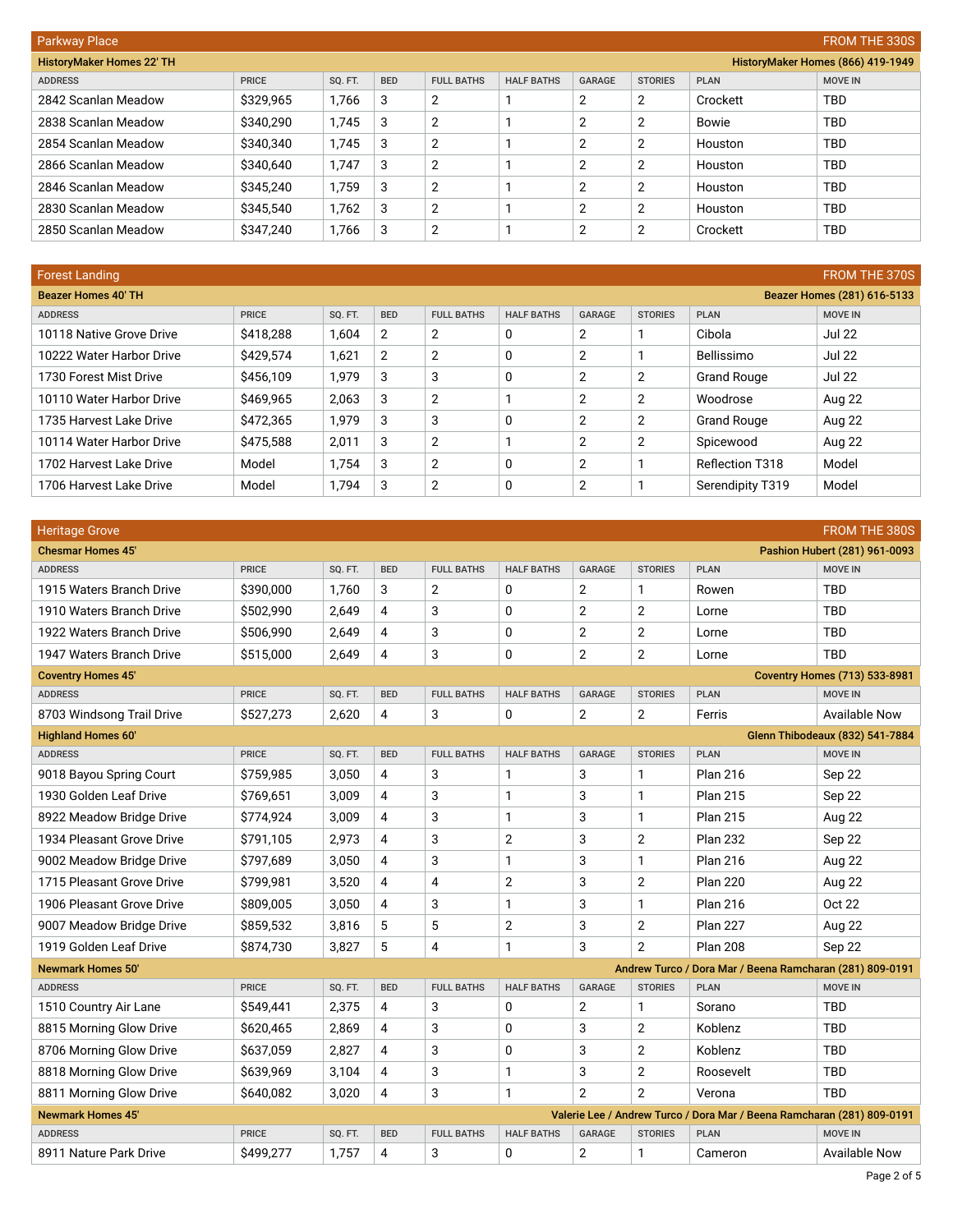| 1714 Waters Branch Drive  | \$521,224    | 2,131   | 4          | 3                 | 0                 | 2              | $\overline{2}$ | Kinney                                         | <b>TBD</b>           |
|---------------------------|--------------|---------|------------|-------------------|-------------------|----------------|----------------|------------------------------------------------|----------------------|
| 1802 Waters Branch Drive  | \$556,498    | 2,454   | 4          | 3                 | 0                 | $\overline{2}$ | 2              | Duval                                          | <b>TBD</b>           |
| 1814 Waters Branch Drive  | \$561,193    | 2,585   | 3          | $\overline{2}$    |                   | $\overline{2}$ | $\overline{2}$ | Newton                                         | <b>TBD</b>           |
| 1830 Waters Branch Drive  | \$563,047    | 2,446   | 3          | 2                 |                   | $\overline{2}$ | $\overline{2}$ | Maverick                                       | <b>TBD</b>           |
| 1815 Waters Branch Drive  | \$564,789    | 2,726   | 4          | 3                 |                   | $\overline{2}$ | $\overline{2}$ | Bailey                                         | <b>Available Now</b> |
| Perry Homes 50'           |              |         |            |                   |                   |                |                | Sharon Ward / Ron Burke (832) 706-0296         |                      |
| <b>ADDRESS</b>            | <b>PRICE</b> | SQ. FT. | <b>BED</b> | <b>FULL BATHS</b> | <b>HALF BATHS</b> | <b>GARAGE</b>  | <b>STORIES</b> | <b>PLAN</b>                                    | <b>MOVE IN</b>       |
| 1507 Delta Creek Drive    | \$649,900    | 3,048   | 5          | 4                 |                   | 3              | 2              | 2999W                                          | <b>Available Now</b> |
| <b>Westin Homes 60'</b>   |              |         |            |                   |                   |                |                | DeWitt Williams / Mike Paramore (281) 410-8494 |                      |
| <b>ADDRESS</b>            | <b>PRICE</b> | SQ. FT. | <b>BED</b> | <b>FULL BATHS</b> | <b>HALF BATHS</b> | <b>GARAGE</b>  | <b>STORIES</b> | <b>PLAN</b>                                    | <b>MOVE IN</b>       |
| 9023 Meadow Bridge Drive  | \$697,857    | 3,459   | 4          | 3                 |                   | $\overline{2}$ | 2              | Preston III                                    | <b>TBD</b>           |
| 9019 Meadow Bridge Drive  | \$749,452    | 3,774   | 5          | 4                 |                   | $\overline{2}$ | $\overline{2}$ | Carter IX                                      | <b>TBD</b>           |
| 1911 Golden Leaf Drive    | \$749,557    | 3,762   | 5          | 4                 |                   | $\overline{2}$ | 2              | Carter VI                                      | <b>TBD</b>           |
| 1931 Golden Leaf Drive    | \$749,587    | 3,800   | 4          | 3                 |                   | $\overline{2}$ | 2              | Hopkins III                                    | <b>TBD</b>           |
| 9006 Bayou Spring Court   | \$749,894    | 3,762   | 5          | 4                 |                   | $\overline{2}$ | 2              | Carter VI                                      | <b>TBD</b>           |
| 1922 Pleasant Grove Drive | \$758,267    | 3,800   | 4          | 3                 |                   | $\overline{2}$ | 2              | Hopkins III                                    | <b>TBD</b>           |
| 1935 Golden Leaf Drive    | \$758,457    | 3,774   | 5          | 4                 |                   | $\overline{2}$ | 2              | Carter IX                                      | <b>TBD</b>           |
| 1926 Pleasant Grove Drive | \$758,963    | 3,774   | 5          | 4                 |                   | 2              | 2              | Carter IX                                      | <b>TBD</b>           |
| 1903 Golden Leaf Drive    | \$768,138    | 3,800   | 5          | 4                 |                   | 3              | 2              | Carter VI                                      | <b>TBD</b>           |

| Creekside                                                                |              |                |            |                   |                   |        |                |                                          | <b>FROM THE 440S</b> |  |
|--------------------------------------------------------------------------|--------------|----------------|------------|-------------------|-------------------|--------|----------------|------------------------------------------|----------------------|--|
| David Weekley Homes 35' Zero<br>Chris Khan / Scott Trolio (713) 574-5048 |              |                |            |                   |                   |        |                |                                          |                      |  |
| <b>ADDRESS</b>                                                           | <b>PRICE</b> | SO. FT.        | <b>BED</b> | <b>FULL BATHS</b> | <b>HALF BATHS</b> | GARAGE | <b>STORIES</b> | <b>PLAN</b>                              | <b>MOVE IN</b>       |  |
| 2126 Bridgeport Path Drive                                               | Model        | 2,241          | 3          | $\overline{2}$    |                   | 2      | 2              | Hammerly 6175                            | Model                |  |
| David Weekley Homes 40'                                                  |              |                |            |                   |                   |        |                | Chris Khan / Scott Trolio (713) 574-5048 |                      |  |
| <b>ADDRESS</b>                                                           | <b>PRICE</b> | <b>SO. FT.</b> | <b>BED</b> | <b>FULL BATHS</b> | <b>HALF BATHS</b> | GARAGE | <b>STORIES</b> | <b>PLAN</b>                              | <b>MOVE IN</b>       |  |
| 10703 Pleasant View Drive                                                | Model        | 1,876          | 3          | $\overline{2}$    | 0                 | 2      |                | Brenton 6167                             | Model                |  |

| <b>Heritage Creek</b><br>FROM THE 490S                                       |              |         |            |                   |                   |                |                |             |                      |  |  |
|------------------------------------------------------------------------------|--------------|---------|------------|-------------------|-------------------|----------------|----------------|-------------|----------------------|--|--|
| <b>Toll Brothers 50'</b><br>Ann Tabor / Rafael Castillo Ramos (281) 783-6688 |              |         |            |                   |                   |                |                |             |                      |  |  |
| <b>ADDRESS</b>                                                               | <b>PRICE</b> | SO. FT. | <b>BED</b> | <b>FULL BATHS</b> | <b>HALF BATHS</b> | GARAGE         | <b>STORIES</b> | <b>PLAN</b> | <b>MOVE IN</b>       |  |  |
| 1715 Rustling Creek Drive                                                    | \$574,340    | 2,504   | 4          | 3                 |                   | $\overline{2}$ |                | Waller      | <b>Available Now</b> |  |  |
| 9407 Crescent Mill Drive                                                     | \$619.964    | 2,496   | 4          | 3                 |                   | 2              |                | Lavaca      | Dec 22               |  |  |
| 9403 Water Breeze Court                                                      | \$636,043    | 2,414   | 4          | 3                 | 0                 | 2              |                | Lavaca      | Dec 22               |  |  |
| 9507 Water Breeze Court                                                      | \$669,258    | 2,986   | 4          | 3                 |                   | 3              |                | Matagorda   | Dec 22               |  |  |

| <b>Forest Lake</b>          |              |                |            |                   |                   |               |                |                                            | <b>FROM THE 560S</b>                 |
|-----------------------------|--------------|----------------|------------|-------------------|-------------------|---------------|----------------|--------------------------------------------|--------------------------------------|
| <b>Coventry Homes 70'</b>   |              |                |            |                   |                   |               |                |                                            | <b>Coventry Homes (713) 533-8981</b> |
| <b>ADDRESS</b>              | <b>PRICE</b> | SQ. FT.        | <b>BED</b> | <b>FULL BATHS</b> | <b>HALF BATHS</b> | <b>GARAGE</b> | <b>STORIES</b> | <b>PLAN</b>                                | <b>MOVE IN</b>                       |
| 1927 Regal Water Drive      | Model        | 3,893          | 4          | 4                 | 2                 | 3             | $\overline{2}$ | Anahuac 7312                               | Model                                |
| David Weekley Homes 65'     |              |                |            |                   |                   |               |                |                                            | Simi Lakaney (832) 641-2766          |
| <b>ADDRESS</b>              | <b>PRICE</b> | <b>SO. FT.</b> | <b>BED</b> | <b>FULL BATHS</b> | <b>HALF BATHS</b> | <b>GARAGE</b> | <b>STORIES</b> | <b>PLAN</b>                                | <b>MOVE IN</b>                       |
| 1915 Regal Water Drive      | Model        | 4,100          | 4          | 3                 |                   | 3             | $\overline{2}$ | Layton B443                                | Model                                |
| J. Patrick Homes 90'        |              |                |            |                   |                   |               |                |                                            | Jerry Lange (832) 287-5490           |
| <b>ADDRESS</b>              | <b>PRICE</b> | SQ. FT.        | <b>BED</b> | <b>FULL BATHS</b> | <b>HALF BATHS</b> | <b>GARAGE</b> | <b>STORIES</b> | <b>PLAN</b>                                | <b>MOVE IN</b>                       |
| 1906 Royal Oak Drive        | Model        | 5,181          | 5          | 5                 |                   | 3             | $\overline{2}$ | Whitley II 5181                            | Model                                |
| Jamestown Estate Homes 100' |              |                |            |                   |                   |               |                |                                            | Tony Farahani (832) 827-4454         |
| <b>ADDRESS</b>              | <b>PRICE</b> | SQ. FT.        | <b>BED</b> | <b>FULL BATHS</b> | <b>HALF BATHS</b> | <b>GARAGE</b> | <b>STORIES</b> | <b>PLAN</b>                                | <b>MOVE IN</b>                       |
| 1902 Royal Oak Drive        | Model        | 4,828          | 5          | 6                 |                   | 3             | $\overline{2}$ | Custom                                     | Model                                |
| <b>Newmark Homes 70'</b>    |              |                |            |                   |                   |               |                | Sharon Yu / Stephen Bigelow (832) 779-8461 |                                      |
| <b>ADDRESS</b>              | <b>PRICE</b> | SQ. FT.        | <b>BED</b> | <b>FULL BATHS</b> | <b>HALF BATHS</b> | <b>GARAGE</b> | <b>STORIES</b> | <b>PLAN</b>                                | <b>MOVE IN</b>                       |
| 1923 Regal Water Drive      | Model        | 4,500          | 5          | 5                 |                   | 3             | $\overline{2}$ | 7018 Castilian                             | Model                                |
| Shea Homes Houston 65'      |              |                |            |                   |                   |               |                |                                            | Chuck Cain (832) 869-4024            |
| <b>ADDRESS</b>              | <b>PRICE</b> | SQ. FT.        | <b>BED</b> | <b>FULL BATHS</b> | <b>HALF BATHS</b> | <b>GARAGE</b> | <b>STORIES</b> | <b>PLAN</b>                                | <b>MOVE IN</b>                       |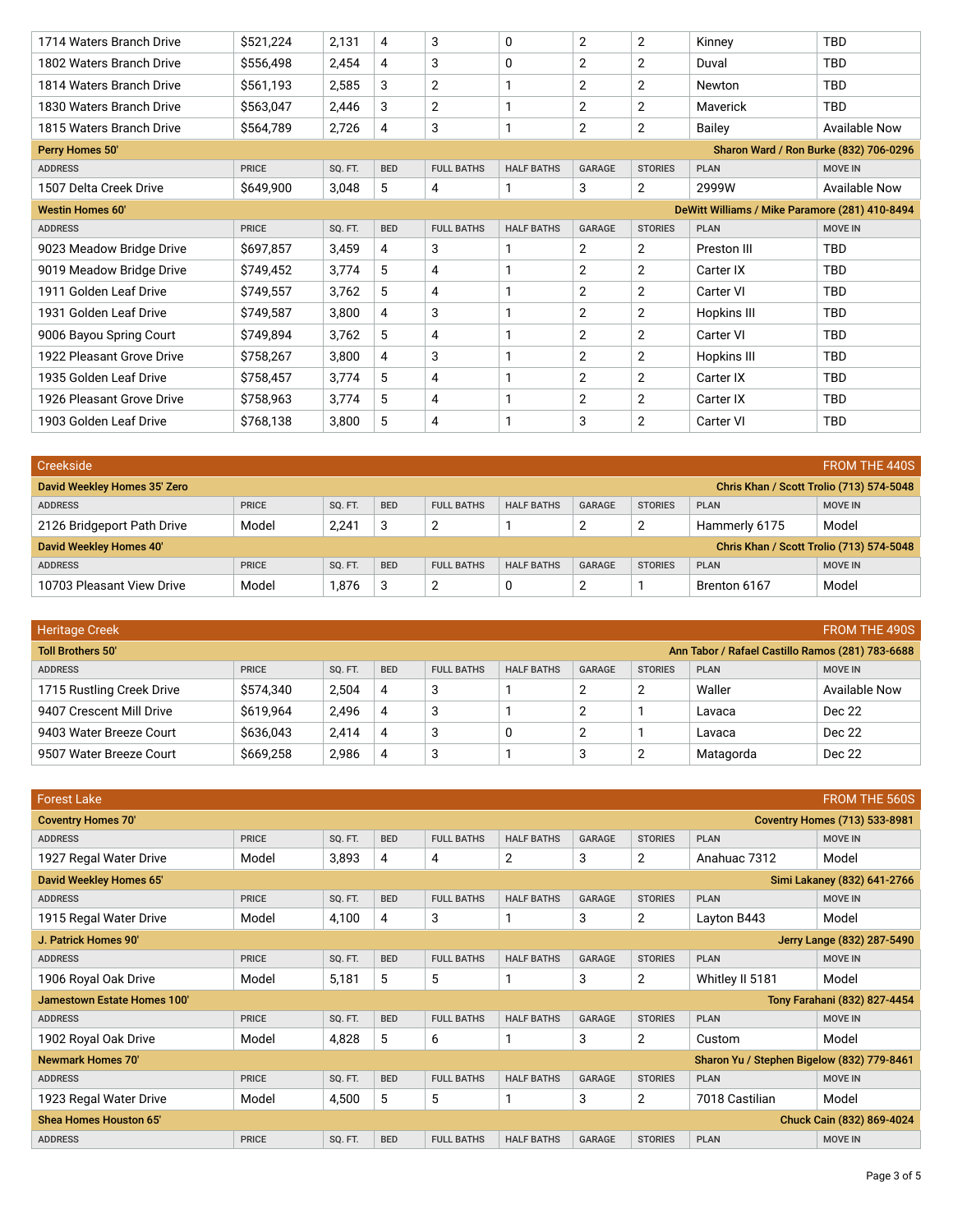| 1919 Regal Water Drive   | Model        | 3,696          | 5          | 4                 |                   | -3            |                | 5051        | Model                        |
|--------------------------|--------------|----------------|------------|-------------------|-------------------|---------------|----------------|-------------|------------------------------|
| <b>Toll Brothers 80'</b> |              |                |            |                   |                   |               |                |             | Scott Stewart (855) 289-8656 |
| <b>ADDRESS</b>           | <b>PRICE</b> | <b>SO. FT.</b> | <b>BED</b> | <b>FULL BATHS</b> | <b>HALF BATHS</b> | <b>GARAGE</b> | <b>STORIES</b> | <b>PLAN</b> | <b>MOVE IN</b>               |
| 1910 Royal Oak Drive     | Model        | 5,450          | 5          | 5                 | ◠                 | 4             |                | Ashby       | Model                        |
| Tri Pointe Homes 80'     |              |                |            |                   |                   |               |                |             | Monica Cain (281) 675-3731   |
| <b>ADDRESS</b>           | <b>PRICE</b> | SQ. FT.        | <b>BED</b> | <b>FULL BATHS</b> | <b>HALF BATHS</b> | <b>GARAGE</b> | <b>STORIES</b> | <b>PLAN</b> | <b>MOVE IN</b>               |
| 1914 Royal Oak Drive     | Model        | 5,140          | 5          | 5                 |                   | đ             |                | Verona      | Model                        |

| <b>Oakwood Trail</b>           |              |         |            |                   |                   |               |                |                                            | <b>FROM THE 560S</b>                 |
|--------------------------------|--------------|---------|------------|-------------------|-------------------|---------------|----------------|--------------------------------------------|--------------------------------------|
| <b>Coventry Homes 70'</b>      |              |         |            |                   |                   |               |                |                                            | <b>Coventry Homes (713) 533-8981</b> |
| <b>ADDRESS</b>                 | <b>PRICE</b> | SQ. FT. | <b>BED</b> | <b>FULL BATHS</b> | <b>HALF BATHS</b> | <b>GARAGE</b> | <b>STORIES</b> | <b>PLAN</b>                                | <b>MOVE IN</b>                       |
| 9902 Regal Bend Drive          | \$824,506    | 3,681   | 4          | 4                 | 0                 | 3             | 1              | Tomball                                    | <b>Available Now</b>                 |
| 9906 Regal Bend Drive          | \$888,671    | 4,200   | 5          | 4                 | 1                 | 3             | $\overline{2}$ | Marfa                                      | <b>Available Now</b>                 |
| <b>David Weekley Homes 65'</b> |              |         |            |                   |                   |               |                |                                            | Simi Lakaney (832) 641-2766          |
| <b>ADDRESS</b>                 | <b>PRICE</b> | SQ. FT. | <b>BED</b> | <b>FULL BATHS</b> | <b>HALF BATHS</b> | <b>GARAGE</b> | <b>STORIES</b> | <b>PLAN</b>                                | <b>MOVE IN</b>                       |
| 10019 Knollwood Lane           | \$677,846    | 2,877   | 4          | 3                 | 0                 | 4             | 1              | <b>Birkshire</b>                           | Sep 22                               |
| 9806 Knollwood Lane            | \$734,500    | 3,076   | 4          | 3                 | 0                 | 4             | 1              | Augustine                                  | Sep 22                               |
| 9907 Serenity Grove Drive      | \$774,975    | 4,110   | 4          | 3                 | $\overline{2}$    | 3             | 2              | Wellington                                 | Aug 22                               |
| 9902 Knollwood Lane            | \$857,060    | 4,163   | 4          | 3                 | 2                 | 3             | $\overline{2}$ | Layton                                     | <b>Oct 22</b>                        |
| <b>Newmark Homes 70'</b>       |              |         |            |                   |                   |               |                | Sharon Yu / Stephen Bigelow (832) 779-8461 |                                      |
| <b>ADDRESS</b>                 | <b>PRICE</b> | SQ. FT. | <b>BED</b> | <b>FULL BATHS</b> | <b>HALF BATHS</b> | <b>GARAGE</b> | <b>STORIES</b> | <b>PLAN</b>                                | <b>MOVE IN</b>                       |
| 9915 Oakwood Trail             | \$849,990    | 3,810   | 4          | 3                 | 1                 | 3             | 1              | Amalfi                                     | <b>TBD</b>                           |
| 10007 Crescent Wood Drive      | \$969,990    | 4,305   | 4          | 4                 |                   | 3             | 2              | Monterey                                   | <b>TBD</b>                           |
| 10015 Oakwood Trail            | \$989.990    | 4,467   | 5          | 4                 | 1                 | 3             | $\overline{2}$ | Castilian                                  | <b>TBD</b>                           |
| Shea Homes Houston 65'         |              |         |            |                   |                   |               |                |                                            | Chuck Cain (832) 869-4024            |
| <b>ADDRESS</b>                 | <b>PRICE</b> | SQ. FT. | <b>BED</b> | <b>FULL BATHS</b> | <b>HALF BATHS</b> | <b>GARAGE</b> | <b>STORIES</b> | <b>PLAN</b>                                | <b>MOVE IN</b>                       |
| 10007 Knollwood Lane           | \$703,800    | 3,567   | 5          | 4                 | 1                 | 3             | $\overline{2}$ | Plan 5059                                  | <b>TBD</b>                           |
| 1814 Regent Mill Drive         | \$818,885    | 3,696   | 5          | 4                 |                   | 3             | 2              | Plan 5051                                  | <b>TBD</b>                           |

| <b>FROM THE 580S</b><br>Valencia Grove                                      |              |         |            |                   |                   |        |                |             |                |  |  |
|-----------------------------------------------------------------------------|--------------|---------|------------|-------------------|-------------------|--------|----------------|-------------|----------------|--|--|
| Perry Homes 55' Valencia<br>Bojan Secerkadic / Donna Aldrich (346) 867-4990 |              |         |            |                   |                   |        |                |             |                |  |  |
| <b>ADDRESS</b>                                                              | <b>PRICE</b> | SO. FT. | <b>BED</b> | <b>FULL BATHS</b> | <b>HALF BATHS</b> | GARAGE | <b>STORIES</b> | <b>PLAN</b> | <b>MOVE IN</b> |  |  |
| 9406 Shaded Tree Drive                                                      | \$669,900    | 2,934   | 4          | 3                 |                   | 2      | 2              | 2934M       | Sep 22         |  |  |
| 9402 Knollwood Lane                                                         | \$669,900    | 2,934   | 4          | 3                 |                   | 2      | 2              | 2934M       | Sep 22         |  |  |
| 9519 Shaded Tree Drive                                                      | \$689,900    | 2,934   | 4          | 3                 |                   | 2      | 2              | 2934M       | Sep 22         |  |  |
| 9411 Orchard Trail                                                          | \$719,900    | 3,330   | 4          | 3                 |                   | 3      | 2              | 3330M       | Sep 22         |  |  |
| 9406 Knollwood Lane                                                         | \$749.900    | 3,395   | 4          | 3                 |                   | 3      | $\overline{2}$ | 3395M       | Oct 22         |  |  |
| 9510 Shaded Tree Drive                                                      | \$777,900    | 3,484   | 4          | 3                 |                   | 3      | $\overline{2}$ | 3484M       | Dec 22         |  |  |
| 9402 Orchard Trail                                                          | Model        | 2,935   | 4          | 3                 | 0                 | 2      |                | 2935M       | Model          |  |  |

| <b>FROM THE 650S</b><br><b>Legacy Oaks</b>              |              |                |            |                   |                   |        |                |             |                |  |
|---------------------------------------------------------|--------------|----------------|------------|-------------------|-------------------|--------|----------------|-------------|----------------|--|
| <b>Toll Brothers 60'</b><br>Laurie Tatum (281) 778-7070 |              |                |            |                   |                   |        |                |             |                |  |
| <b>ADDRESS</b>                                          | <b>PRICE</b> | <b>SO. FT.</b> | <b>BED</b> | <b>FULL BATHS</b> | <b>HALF BATHS</b> | GARAGE | <b>STORIES</b> | <b>PLAN</b> | <b>MOVE IN</b> |  |
| 10515 Harvest Oak Court                                 | \$741,061    | 3,137          | 4          | 3                 |                   | 3      |                | Watson      | Available Now  |  |
| 1918 Camille Park Drive                                 | \$747,061    | 3,509          | 4          | 4                 | 0                 | 3      |                | Turner      | Available Now  |  |
| 10519 Harvest Oak Court                                 | \$765.593    | 3,455          | 4          | 3                 |                   | 3      | 2              | Langdon     | Available Now  |  |
| 1835 Camille Park Drive                                 | Model        | 3,068          | 4          | 3                 |                   | 3      |                | Draper      | Model          |  |

| <b>Valencia Creek</b>                                                     |              |                |            |                   |                   |               |                |             |                |
|---------------------------------------------------------------------------|--------------|----------------|------------|-------------------|-------------------|---------------|----------------|-------------|----------------|
| Sharon Ward / Ron Burke (832) 706-0296<br><b>Perry Homes 65' Valencia</b> |              |                |            |                   |                   |               |                |             |                |
| <b>ADDRESS</b>                                                            | <b>PRICE</b> | <b>SO. FT.</b> | <b>BED</b> | <b>FULL BATHS</b> | <b>HALF BATHS</b> | <b>GARAGE</b> | <b>STORIES</b> | <b>PLAN</b> | <b>MOVE IN</b> |
| 9015 Orchard Cove                                                         | \$1,019,900  | 4,423          | 5          |                   |                   | 3             | ◠<br>∸         | 4423S       | Dec 22         |
| 9018 Pleasant Cove                                                        | \$1,049,900  | 4.599          | 5          | . 5               |                   | 3             | c<br>∸         | 4599S       | Dec 22         |
| 9010 Pleasant Cove                                                        | \$874.900    | 3,581          | 4          | ാ                 |                   | 3             |                | 3581S       | Dec 22         |